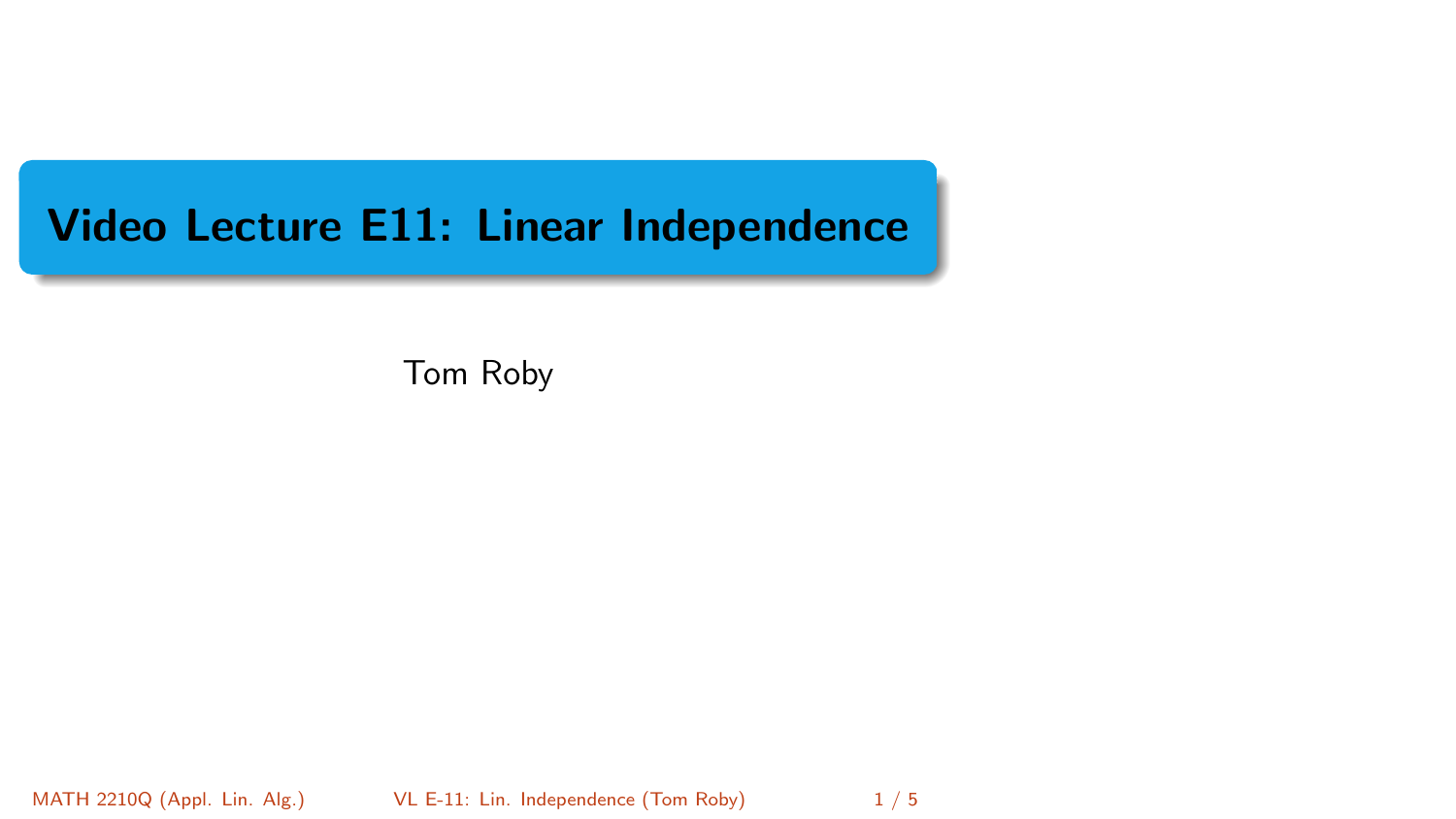# Outline & Objectives

- Memorize the fundamental definitions of *linear* dependence and *linear independence* of sets of vectors in  $\mathbb{R}^n$ .
- Compute whether a given set of vectors is linearly dependent or independent, and in the former case, compute a linear dependence relation.
- Use theorems to quickly analyze whether a given set of vectors is linearly dependent or independent.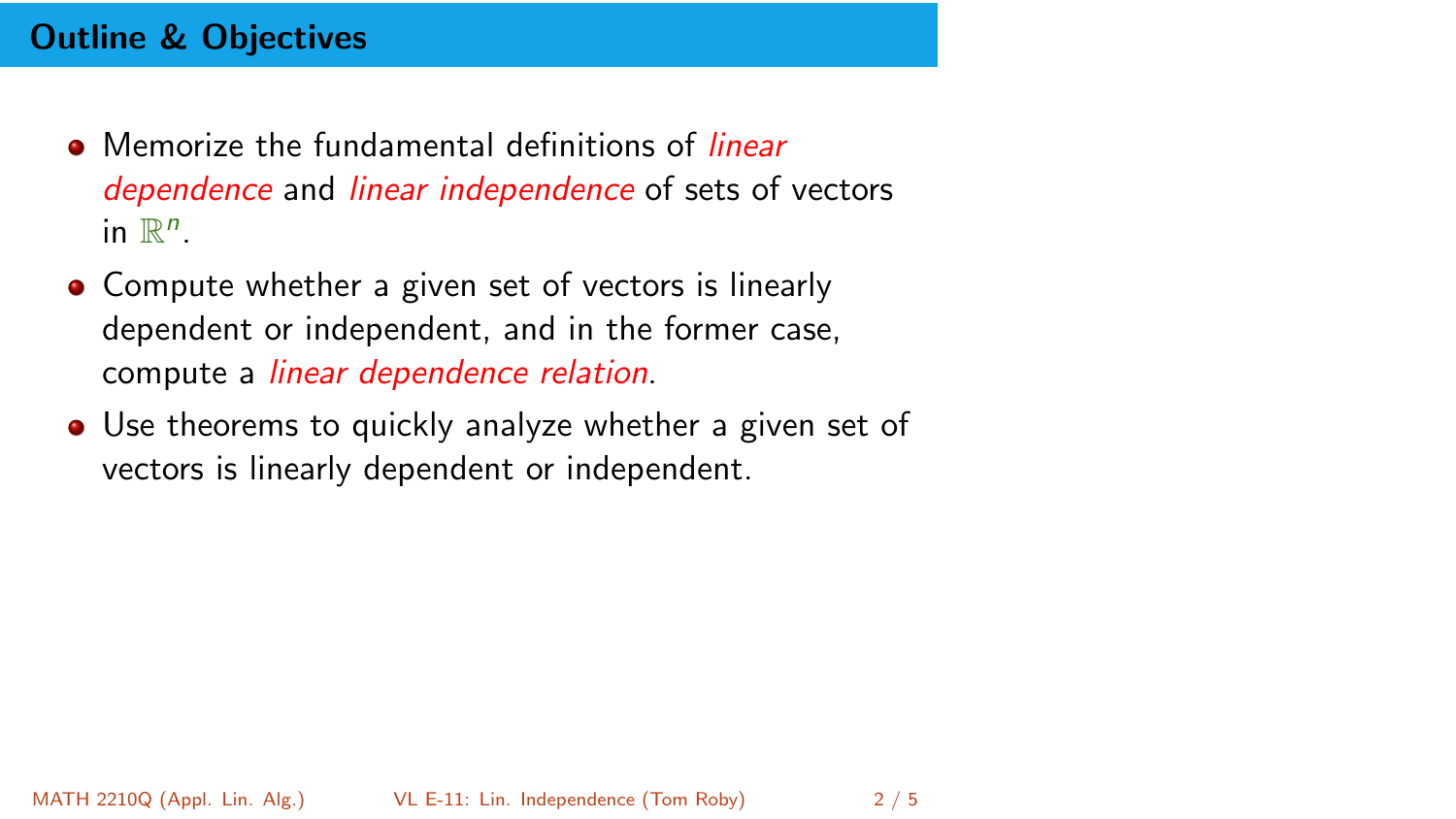#### Linear dependence & independence

A homogeneous matrix equation is equivalent to a vector eqn:

$$
\begin{bmatrix} 1 & 5 & 3 \\ 3 & 7 & 1 \\ 2 & 5 & 1 \end{bmatrix} \begin{bmatrix} x_1 \\ x_2 \\ x_3 \end{bmatrix} = \begin{bmatrix} 0 \\ 0 \\ 0 \end{bmatrix} \Longleftrightarrow x_1 \begin{bmatrix} 1 \\ 3 \\ 2 \end{bmatrix} + x_2 \begin{bmatrix} 5 \\ 7 \\ 5 \end{bmatrix} + x_3 \begin{bmatrix} 3 \\ 1 \\ 1 \end{bmatrix} = \begin{bmatrix} 0 \\ 0 \\ 0 \end{bmatrix}.
$$

#### **Definition**

A set of vectors  $S = \{\vec{v}_1, \ldots, \vec{v}_p\}$  is called linearly independent if the vector equation  $x_1\vec{v}_1 + \cdots + x_n\vec{v}_n = \vec{0}$  has only the trivial soln. (all  $x_i = 0$ ). The set is linearly dependent if there exists a nontrivial solution,  $c_i$  not all zero, such that  $c_1\vec{v}_1 + \cdots + c_n\vec{v}_p = \vec{0}$ .  $\sim$  linear dependence relation]

$$
\begin{bmatrix} 1 & 0 & -2 \ 0 & 1 & 1 \ 0 & 0 & 0 \end{bmatrix} \implies \begin{cases} x_1 & = & 2x_3 \ x_2 & = & -x_3 \ x_3 & \text{is free} \end{cases} \implies \begin{bmatrix} x_1 \ x_2 \ x_3 \end{bmatrix} = k \begin{bmatrix} 2 \ -1 \ 1 \end{bmatrix}.
$$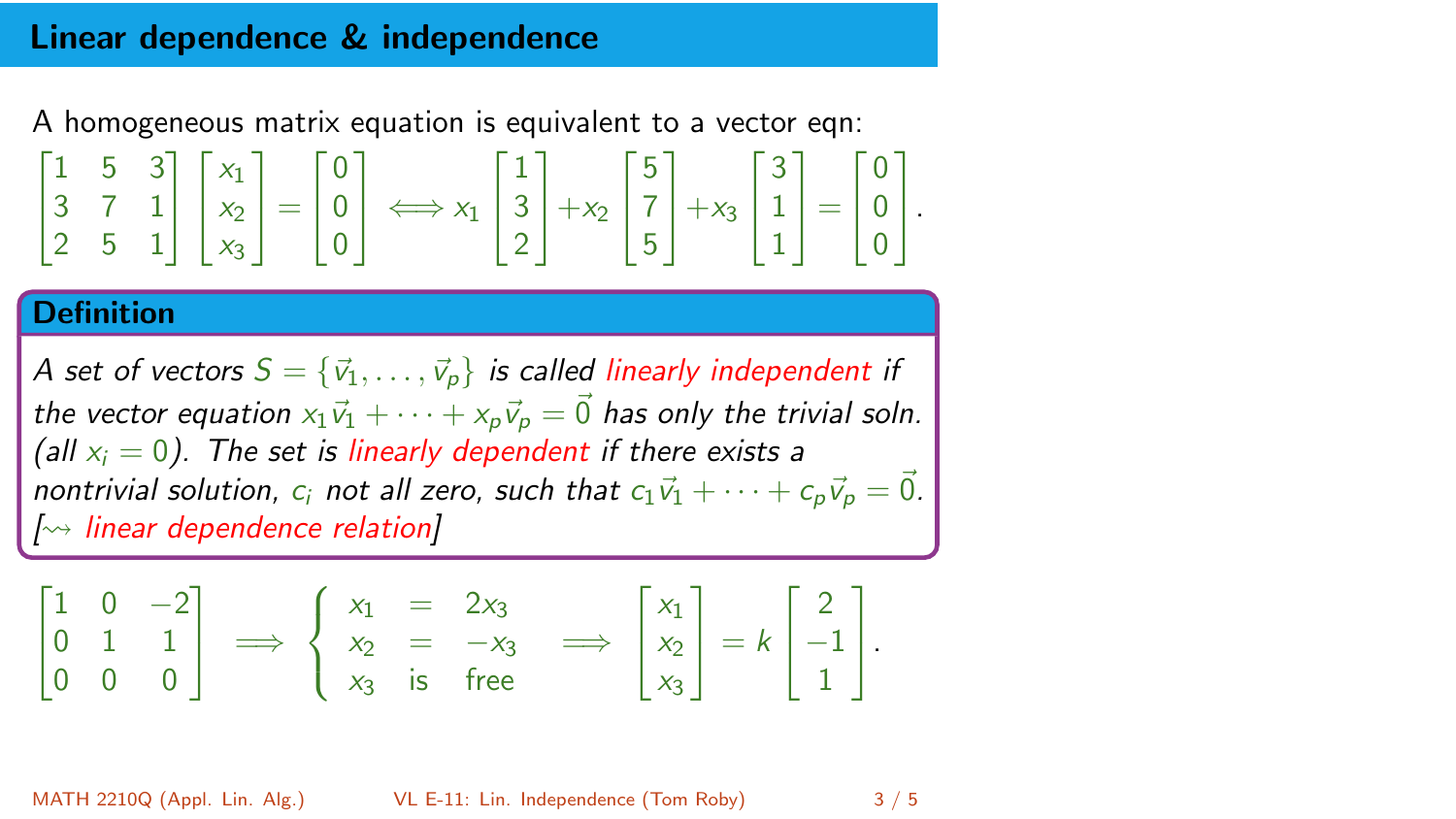### Special Cases

- **1** One nonzero vector: Let  $S = \{\vec{v_1}\}\$  with  $\vec{v_1} \neq 0$ .
- $\bullet$  A set containing  $\vec{0}$ :
- **3** A set with two vectors: Let  $\vec{u}_1 = \begin{bmatrix} -1 \\ 2 \end{bmatrix}$ 2  $\vec{u}_2 = \begin{bmatrix} -3 \\ 6 \end{bmatrix}$ 6  $\Big] \, , \, \vec{v}_1 = \Big[ \frac{1}{2} \Big]$ 2  $\Big]$  ,  $\vec{v}_2 = \Big[\,\frac{3}{2}\,$  $-6$ ,.
- <sup>4</sup> A set containing too many vectors:  $\sqrt{ }$  $\overline{J}$  $\mathcal{L}$  $\sqrt{ }$  $\overline{1}$ 1 3 5 1  $\vert \cdot$ Т  $\overline{\phantom{a}}$ 2 4 5 1  $\vert \cdot$  $\sqrt{ }$  $\overline{1}$ 3 3 1 1  $\vert \cdot$ Т  $\mathbf{I}$ 1 1 2 1  $\mathbf{I}$  $\mathcal{L}$  $\mathcal{L}$ J  $\rightsquigarrow$ Т  $\mathbf{I}$ 1 0 0 5 0 1 0 −5 0 0 1 2 1  $\mathbf{I}$